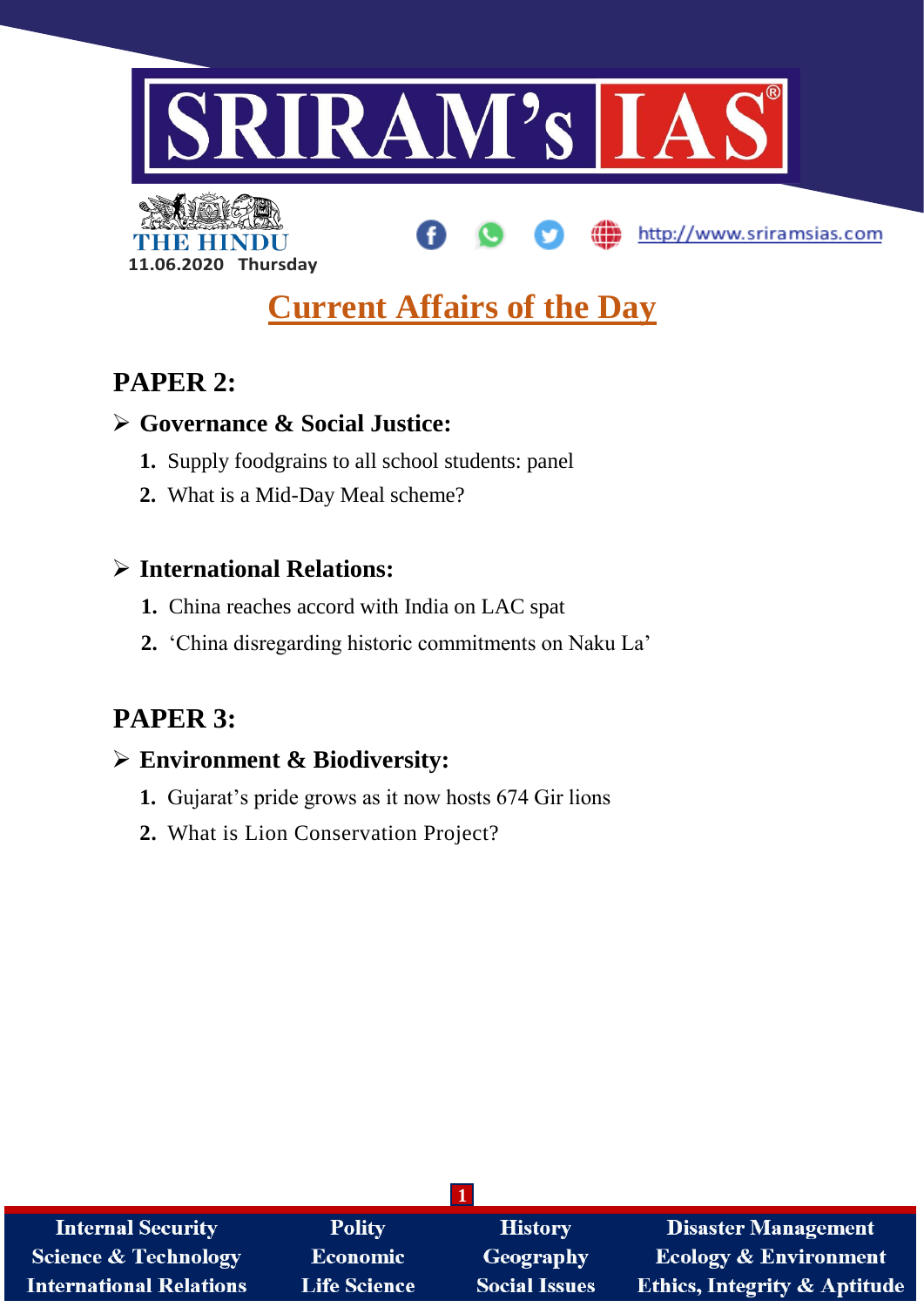

#### THE HINDL **11.06.2020 Thursday**

#### **Gujarat's pride grows as it now hosts 674 Gir lions**

**More the merrier** 

#### **Key Points:**

- $\triangleright$  Gujarat prides itself on hosting Asiatic lions exclusively, and their numbers have now risen to an estimated 674 in the Gir forest region and other revenue areas of coastal Saurashtra.
- $\triangleright$  Once seen as threatened by extinction, the lion population has grown by almost 29% from the last count in 2015.
- > Today, Asiatic lions are present in Protected Areas and agro-pastoral landscapes of Saurashtra covering nine districts, over an expanse of about 30,000 sq. km.



increased by nearly 30% between 2015 and 2020, the highest

The number of Asiatic lions in Gir forest in Gujarat has

http://www.sriramsias.com

 $\triangleright$  The State Forest Department says the population is 674 including males, females and cubs.

 $\triangleright$  During 2015, the baseline was 523 lions. Moreover, the distribution of the lions expanded from 22,000 sq. km in 2015 to 30,000 sq. km in 2020.

#### **Strategies and interventions:**

 $\triangleright$  The department had implemented strategies and interventions like community participation, use of technology, habitat management and increase in prey base, humanlion conflict mitigation and healthcare including import of vaccines after some lions were infected with **Canine Distemper Virus (CDV).**

#### **Value Added Information**

#### **What is Lion Conservation Project?**

 The Centre and the Gujarat government have announced a Rs. 97.85 crore *Asiatic Lion Conservation Project* in 2019.

#### **Key features of the project:**

 **Key aspects of the conservation project include** undertaking "habitat improvement" measures, making more sources of water available, creating a wildlife crime cell, and a task force for the Greater Gir region. *'Greater Gir' that includes, other than the existing Gir National Park, sanctuaries in Girnar, Pania and Mitiyala*.

| <b>Internal Security</b>        | <b>Polity</b>       | <b>History</b>       | <b>Disaster Management</b>              |
|---------------------------------|---------------------|----------------------|-----------------------------------------|
| <b>Science &amp; Technology</b> | <b>Economic</b>     | <b>Geography</b>     | <b>Ecology &amp; Environment</b>        |
| <b>International Relations</b>  | <b>Life Science</b> | <b>Social Issues</b> | <b>Ethics, Integrity &amp; Aptitude</b> |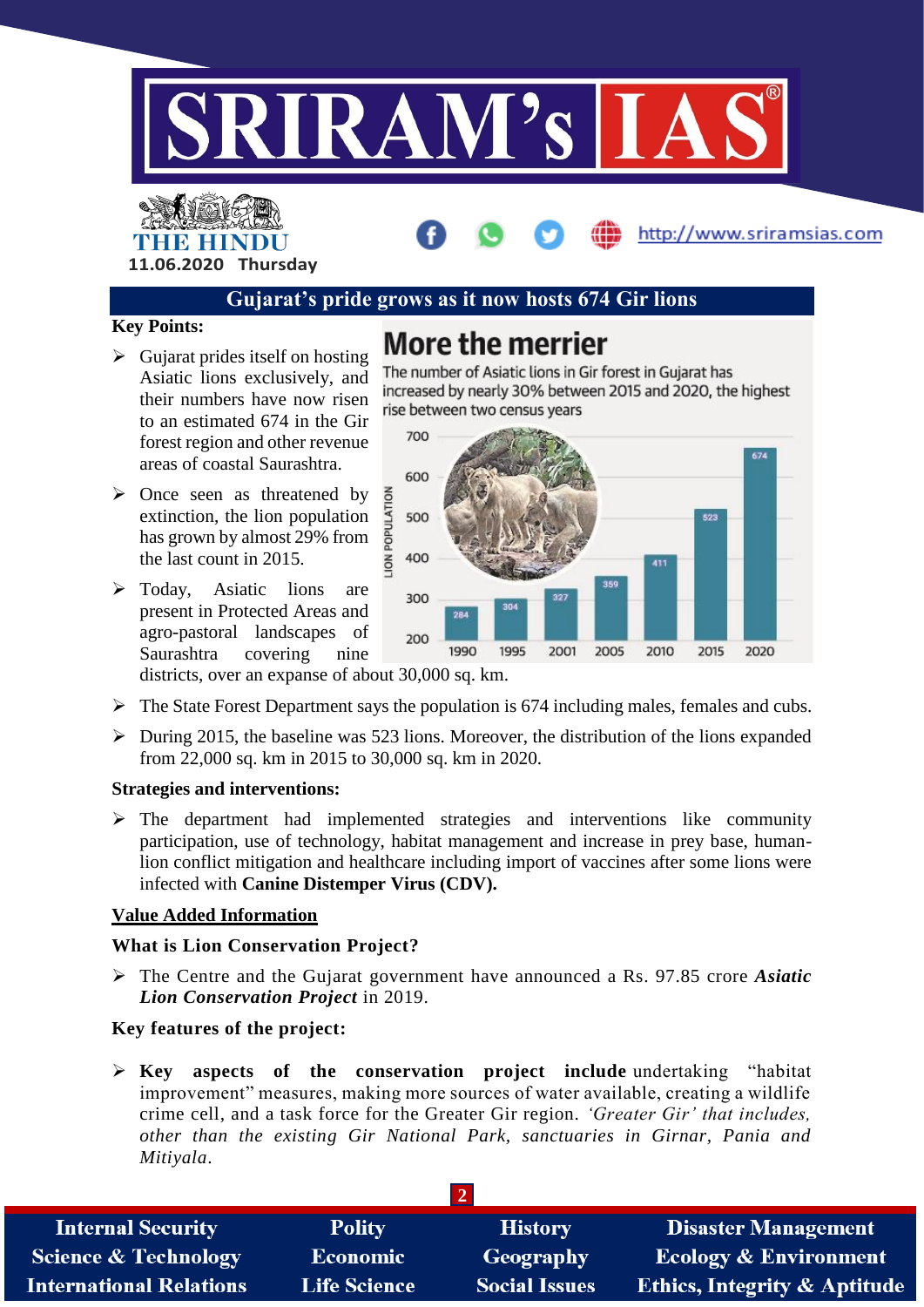

- It would also *involve having in place a GPS-based tracking system*, which would look at surveillance tracking, animal and vehicle tracking. There would also be an automated sensor grid that would have magnetic sensors, movement sensors and infra-red heat sensors.
- *A key outcome of the project is to have a dedicated veterinary institute, lion ambulances and back-up stocks of vaccines* that may be required.

#### **Relocation of lions:**

- The *Kuno-Palpur Wildlife Sanctuary in Madhya Pradesh was identified to be the most suitable for reintroducing the species*, according to a Supreme Courtappointed technical expert committee, but there has been no progress on the proposal.
- $\triangleright$  There is a committee of experts from both States examining the suitability of Madhya Pradesh as a potential lion reserve.
- *The SC in April 2013 had ordered the translocation of some lions from Gujarat to Madhya Pradesh within six months*, but this hasn't happened. This was ordered after several recommendations by expert groups, including the Wildlife Institute of India.
- $\triangleright$  It emphasised that the long-term survival of the lion as a species was best served if they could be present outside Gujarat, too, so that they are protected against, say, a forest fire, a disease, or calamities.

#### **Facts for Prelims:**

- Asiatic Lions are listed as 'Endangered' under the IUCN Red List.
- $\triangleright$  Its population is restricted to the state of Gujarat in India.
- $\triangleright$  With serious conservation efforts of the State and the Union Government, the population of Asiatic lions have increased to over 500 which used to be around 50 by late 1890s.
- $\triangleright$  As per the 2015 census, there were a total of 523 Asiatic Lions in Gir Protected Area Network.

#### **China reaches accord with India on LAC spat**

#### **Key Points:**

 $\triangleright$  China said it had "reached agreement" with India on the ongoing tensions along the Line of Actual Control (LAC), a day after India announced troops from both sides had begun a "partial disengagement" from some of the stand-off points.

| <b>Internal Security</b>        | <b>Polity</b>       | <b>History</b>       | Disaster Management                     |
|---------------------------------|---------------------|----------------------|-----------------------------------------|
| <b>Science &amp; Technology</b> | <b>Economic</b>     | <b>Geography</b>     | <b>Ecology &amp; Environment</b>        |
| <b>International Relations</b>  | <b>Life Science</b> | <b>Social Issues</b> | <b>Ethics, Integrity &amp; Aptitude</b> |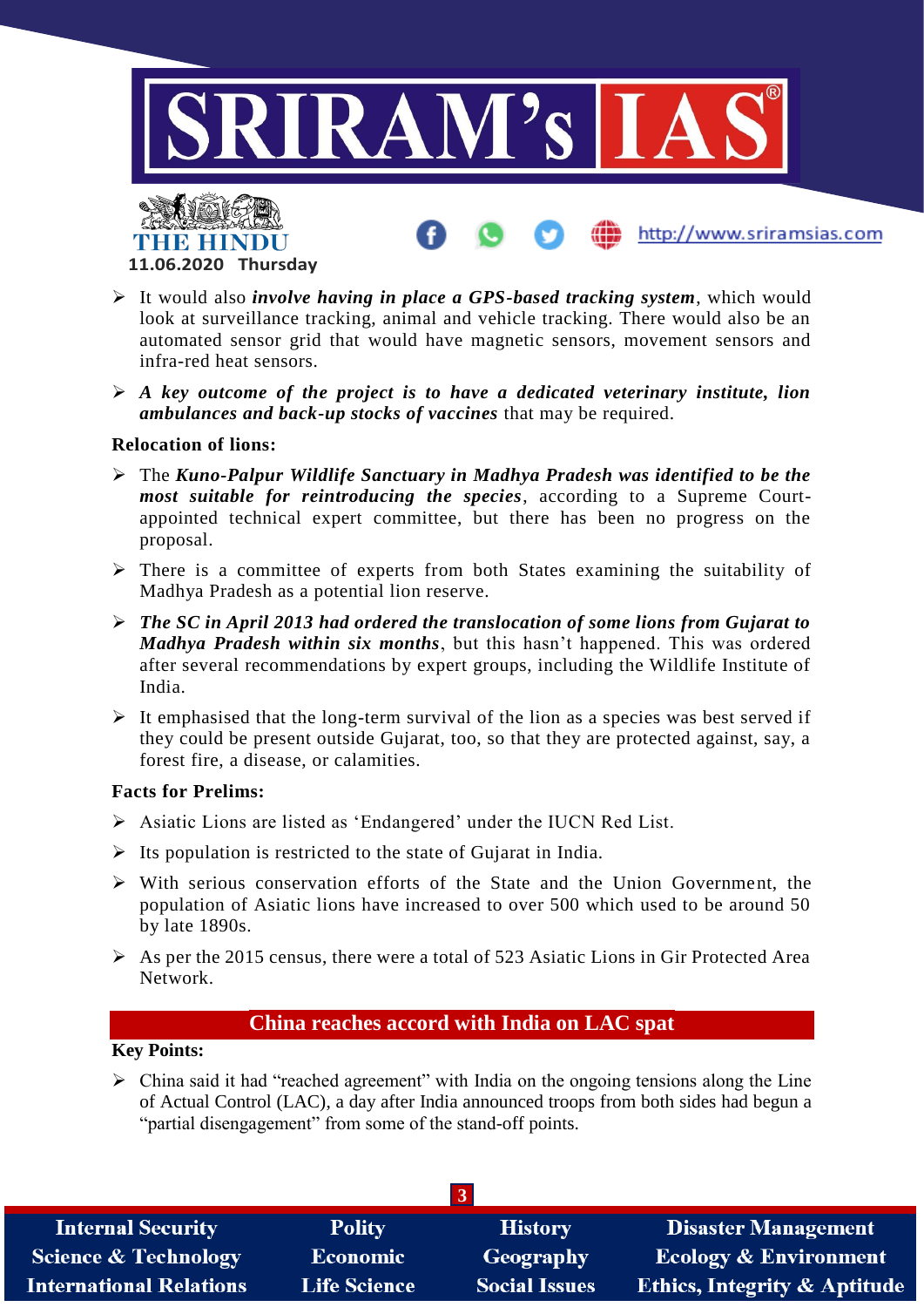

# **THE REAL 11.06.2020 Thursday**

 India and China held Major General-level talks to discuss further de-escalation at several stand-off points in Eastern Ladakh including Patrolling Point (PP) 14, following a broad accord reached on Saturday in talks held at the Corps Commander-level.



http://www.sriramsias.com

 $\triangleright$  As per the agreement, a

series of ground-level talks would be held over the next 10 days, with four other points of conflict identified at PP15, PP17, Chushul and the north bank of Pangong Lake.

#### **Supply foodgrains to all school students: panel**

- $\triangleright$  The Kerala State Commission for Protection of Child Rights has said all students studying in State schools who are eligible for the **mid-day meal scheme** should be provided the foodgrains at their homes till schools reopen.
- $\triangleright$  Many students who belonged to backward sections depended on the mid-may meal for their survival.

#### **Value Added Information**

#### **What is a Mid-Day Meal scheme?**

- $\triangleright$  The National Programme of Nutritional Support to Primary Education (NP-NSPE) was launched as a Centrally Sponsored Scheme in 1995.
- $\triangleright$  It aims to enhance enrolment, retention and attendance and simultaneously improving nutritional levels among children.
- $\triangleright$  The MDM Scheme comes under the Ministry of HRD.
- $\triangleright$  The scheme provides that every child within the age group of six to fourteen years studying in classes I to VIII who enrolls and attends the school, shall be provided hot cooked meal having nutritional standards of 450 calories and 12 gm of protein for primary (I- V class) and 700 calories and 20 gm protein for upper primary (VI-VIII class), free of charge every day except on school holidays.
- The scheme covers all government and government aided schools and also Madarsa and Maqtabs supported under the **Samagra Shiksha Abhiyan.**

| <b>Internal Security</b>        | <b>Polity</b>       | <b>History</b>       | <b>Disaster Management</b>              |
|---------------------------------|---------------------|----------------------|-----------------------------------------|
| <b>Science &amp; Technology</b> | <b>Economic</b>     | Geography            | <b>Ecology &amp; Environment</b>        |
| <b>International Relations</b>  | <b>Life Science</b> | <b>Social Issues</b> | <b>Ethics, Integrity &amp; Aptitude</b> |